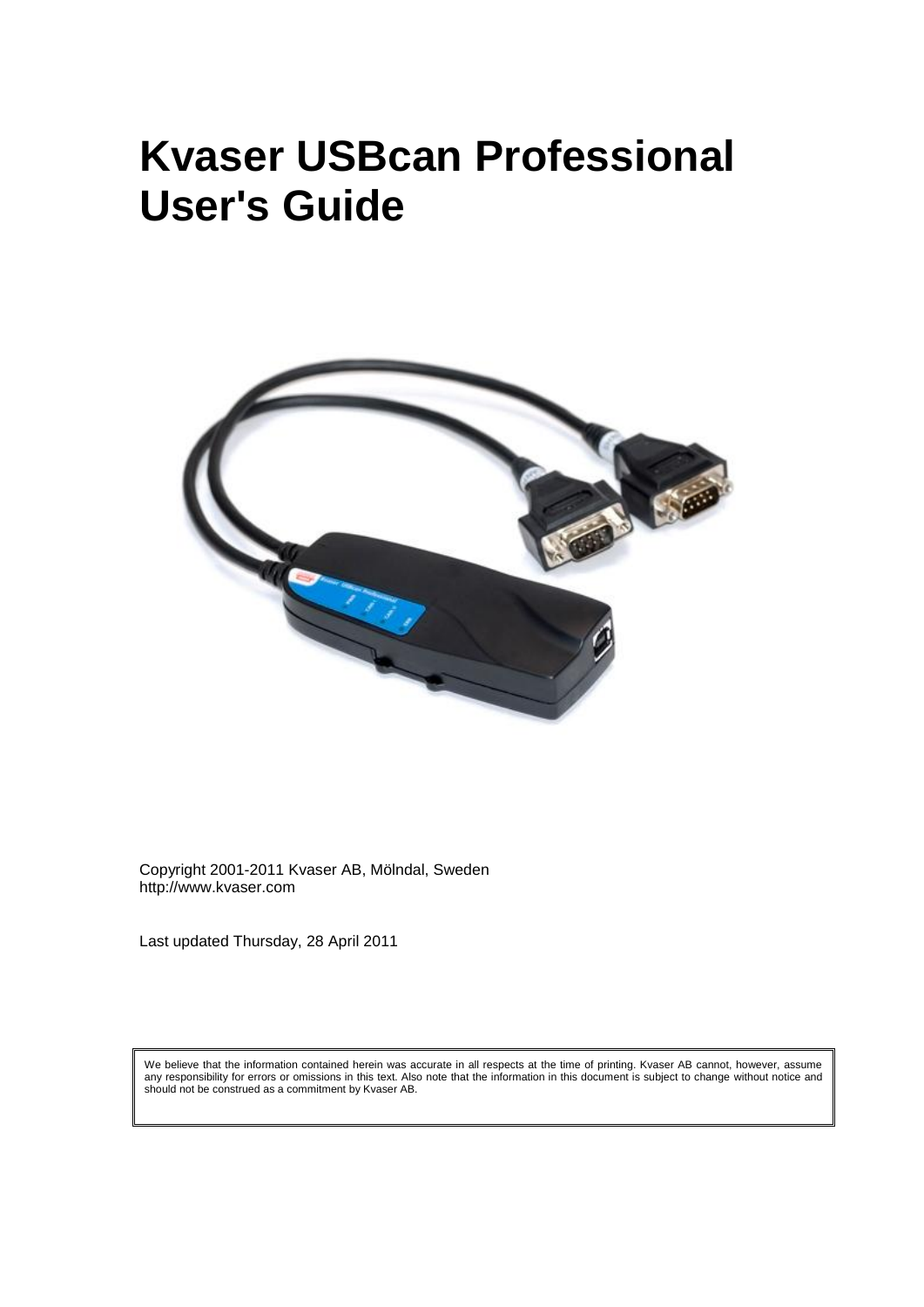(This page is intentionally left blank.)

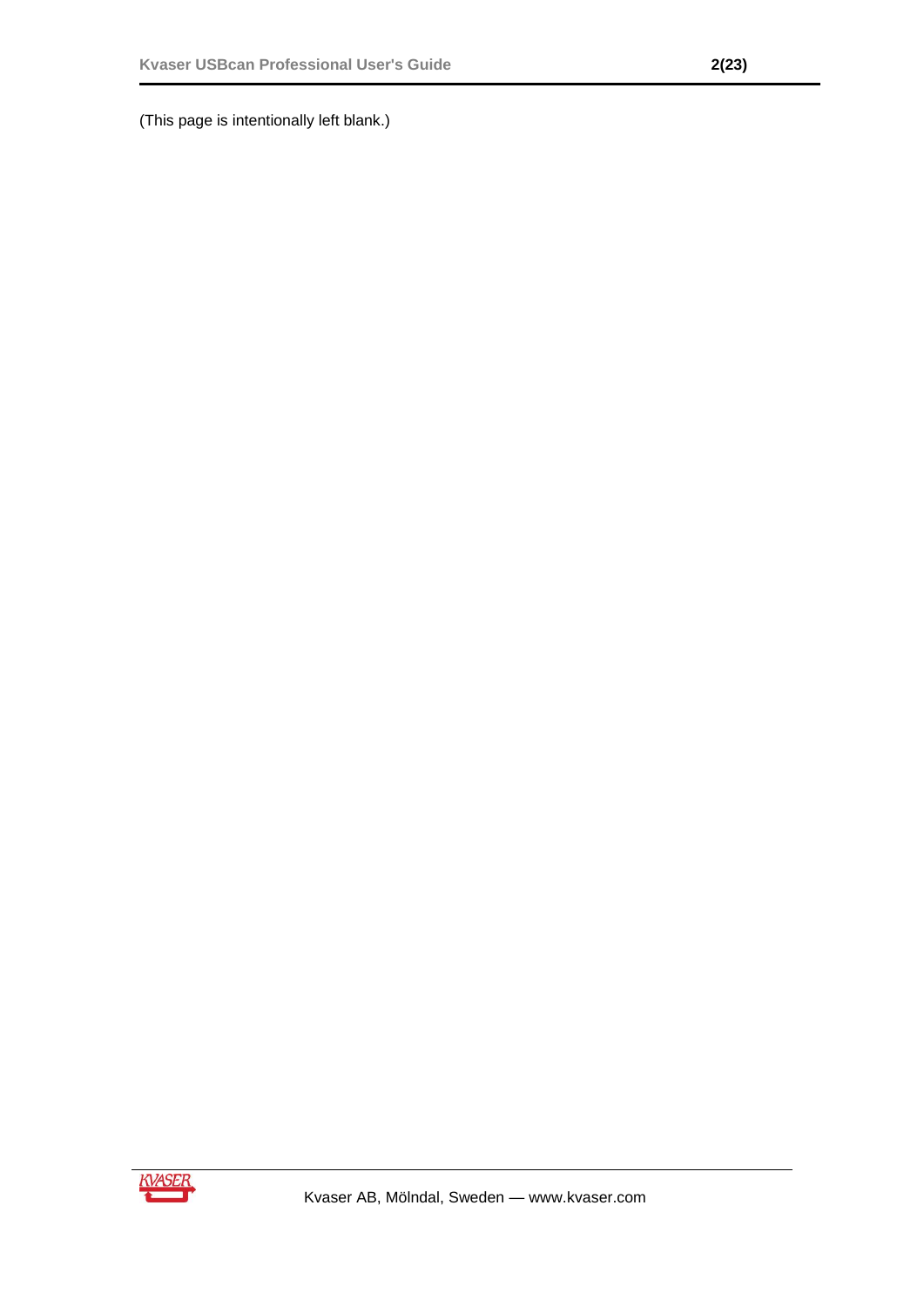#### <span id="page-2-0"></span>**Table of Contents**  $\mathbf 1$

| 1                |  |  |  |
|------------------|--|--|--|
| $\mathbf{2}$     |  |  |  |
| 3                |  |  |  |
| 3.1              |  |  |  |
| 3.2              |  |  |  |
| 3.3              |  |  |  |
| $\blacktriangle$ |  |  |  |
| 4.1              |  |  |  |
| 4.2              |  |  |  |
| 4.3<br>4.4       |  |  |  |
|                  |  |  |  |
| 5                |  |  |  |
| 5.1              |  |  |  |
| 6                |  |  |  |
| 6.1              |  |  |  |
| 6.2              |  |  |  |
| 6.3<br>6.4       |  |  |  |
| 6.5              |  |  |  |
| 6.6              |  |  |  |
| 6.7              |  |  |  |
| 7                |  |  |  |
| 8                |  |  |  |
| 8.1              |  |  |  |
| 8.2              |  |  |  |
| 8.3              |  |  |  |
| 8.4              |  |  |  |
| 8.5              |  |  |  |
| 9                |  |  |  |

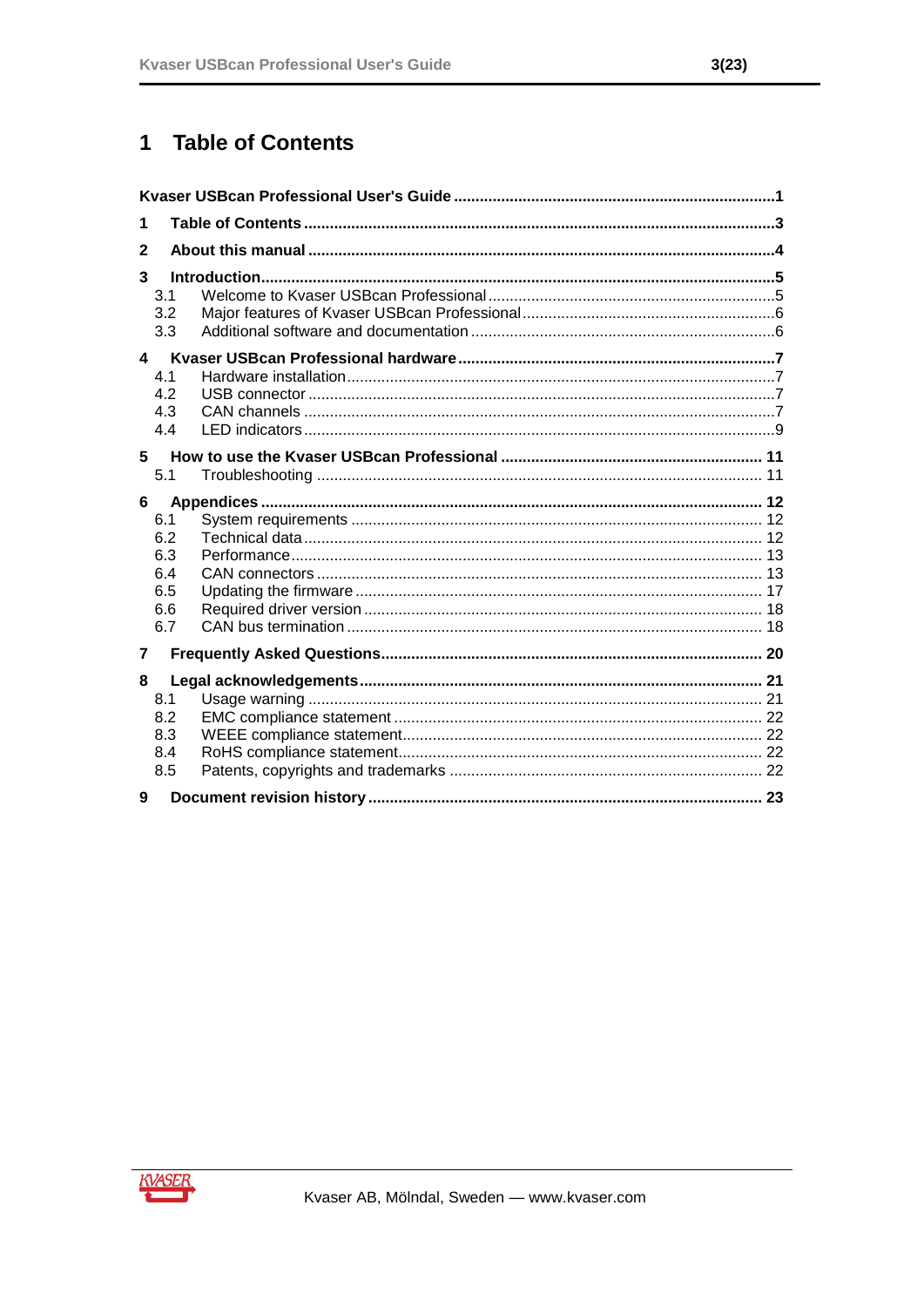# <span id="page-3-0"></span>**2 About this manual**

This manual is intended for the Kvaser USBcan Professional users. This manual contains a description of the properties of the hardware and general instructions for connecting the device to a computer.

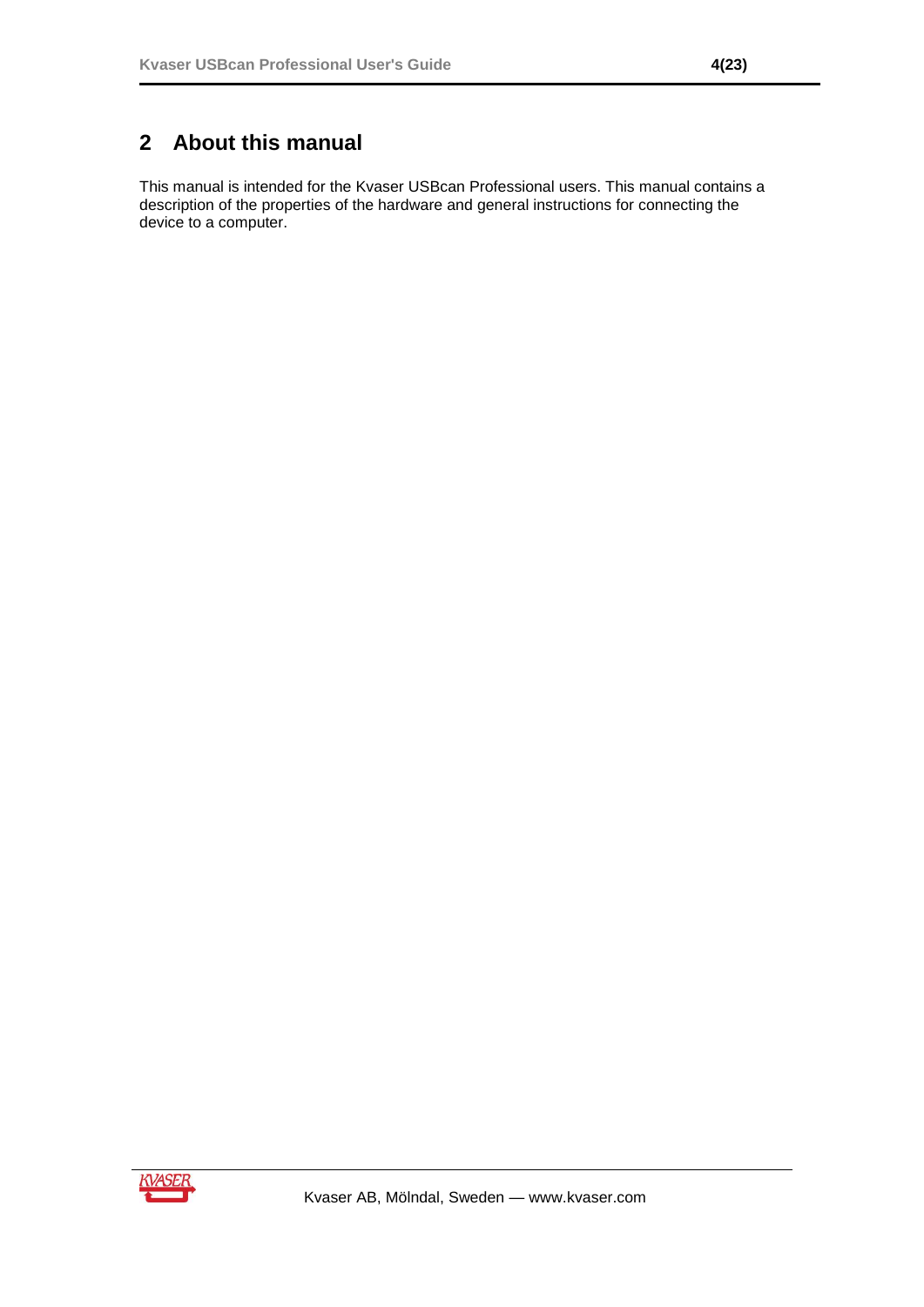# <span id="page-4-0"></span>**3 Introduction**

This section will describe the functions and features of the Kvaser USBcan Professional.

#### <span id="page-4-1"></span>*3.1 Welcome to Kvaser USBcan Professional*



**Figure 1. Kvaser USBcan Professional.** 

Kvaser USBcan Professional is a powerful two channel real time CAN to USB interface.

The Kvaser USBcan Professional supports Kvaser's MagiSync™ technology to synchronize time stamps across multiple units without extra wires providing flexibility for multi-channel applications. With quick reaction times and high data throughput, the Kvaser USBcan Professional is perfect for rapid ECU re-flashing, advanced bus analyzers, and efficient development work.

This guide is applicable to the Kvaser USBcan Professional devices listed in Table 1.

| Table 1: The Kyaser USBcan Professional device and its EAN number. |                       |
|--------------------------------------------------------------------|-----------------------|
| <b>Device</b>                                                      | <b>Product Number</b> |
| Kyaser USBcan Professional HS/HS                                   | 733-0130-00357-6      |

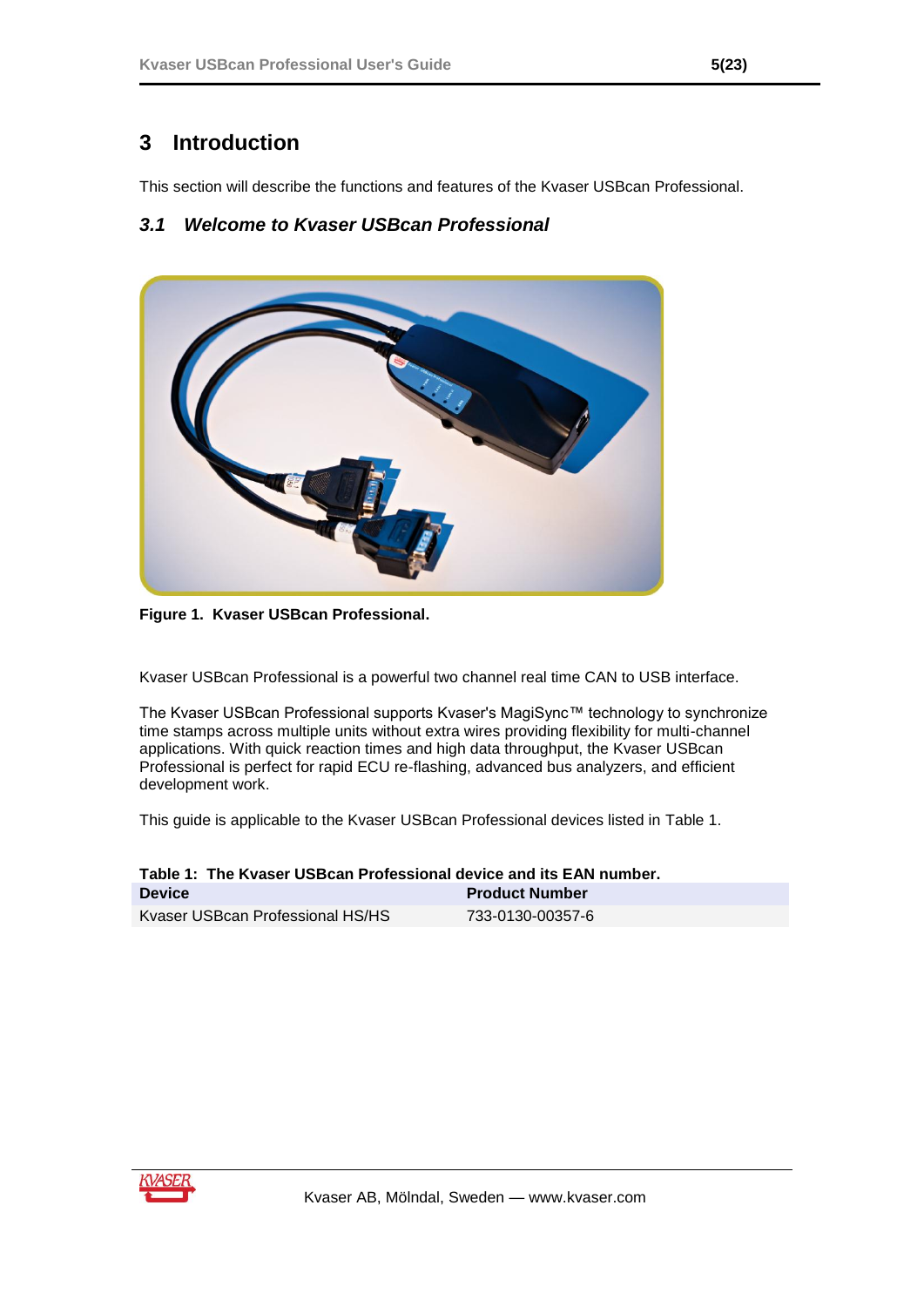#### <span id="page-5-0"></span>*3.2 Major features of Kvaser USBcan Professional*

- Quick and easy plug-and-play installation.
- Supports both 11-bit (CAN 2.0A) and 29-bit (CAN 2.0B active) identifiers.
- CAN messages are time-stamped with 2 microseconds accuracy.
- Large on-board RAM buffer for CAN messages.
- Supports silent (listen-only) mode for analyzing tools and data logging.
- 100% compatible with applications written for Kvaser hardware such as LAPcan, PCIcan, and USBcan with Kvaser CANLIB.
- Two high-speed CAN connections (compliant with ISO 11898-2), 5 kbit/s up to 1 Mbit/s.
- Fully compatible with J1939, CANopen, NMEA 2000® and DeviceNet.
- One USB 2.0 HiSpeed connection with data rates up to 480 Mbit/s. The device can also be used in USB 1.1 slots (with up to 12 Mbit/s).
- Power is taken from the USB bus.
- Small, light plastic housing with dimensions (W  $x$  L  $x$  H) approximately 46  $x$  115  $x$  22 mm (1.8 x 4.5 x 0.9 inch) – easy to tuck away (e.g. in a vehicle during a test drive)
- Supports extreme data throughput, quick reaction times and precise time stamping removing any bottlenecks. Handles up to 40 000 messages per second.
- Kvaser MagiSync™ automatic time synchronization between all Kvaser products that uses the Kvaser MagiSync™ feature.
- Simultaneous operation of multiple devices.

#### <span id="page-5-1"></span>*3.3 Additional software and documentation*

- Kvaser CANLIB SDK, which includes everything you need to develop software for the Kvaser CAN hardware. Includes full documentation and many sample programs, written in C, C++, C#, Delphi, and Visual Basic. All Kvaser CAN interface hardware shares a common software API. Programs written for one board type will run without modifications on the other board types!
- On-line documentation in Windows® HTML Help and Adobe Acrobat format.
- Documentation, software and drivers can be downloaded for free at www.kvaser.com or purchased separately on CD if preferred.

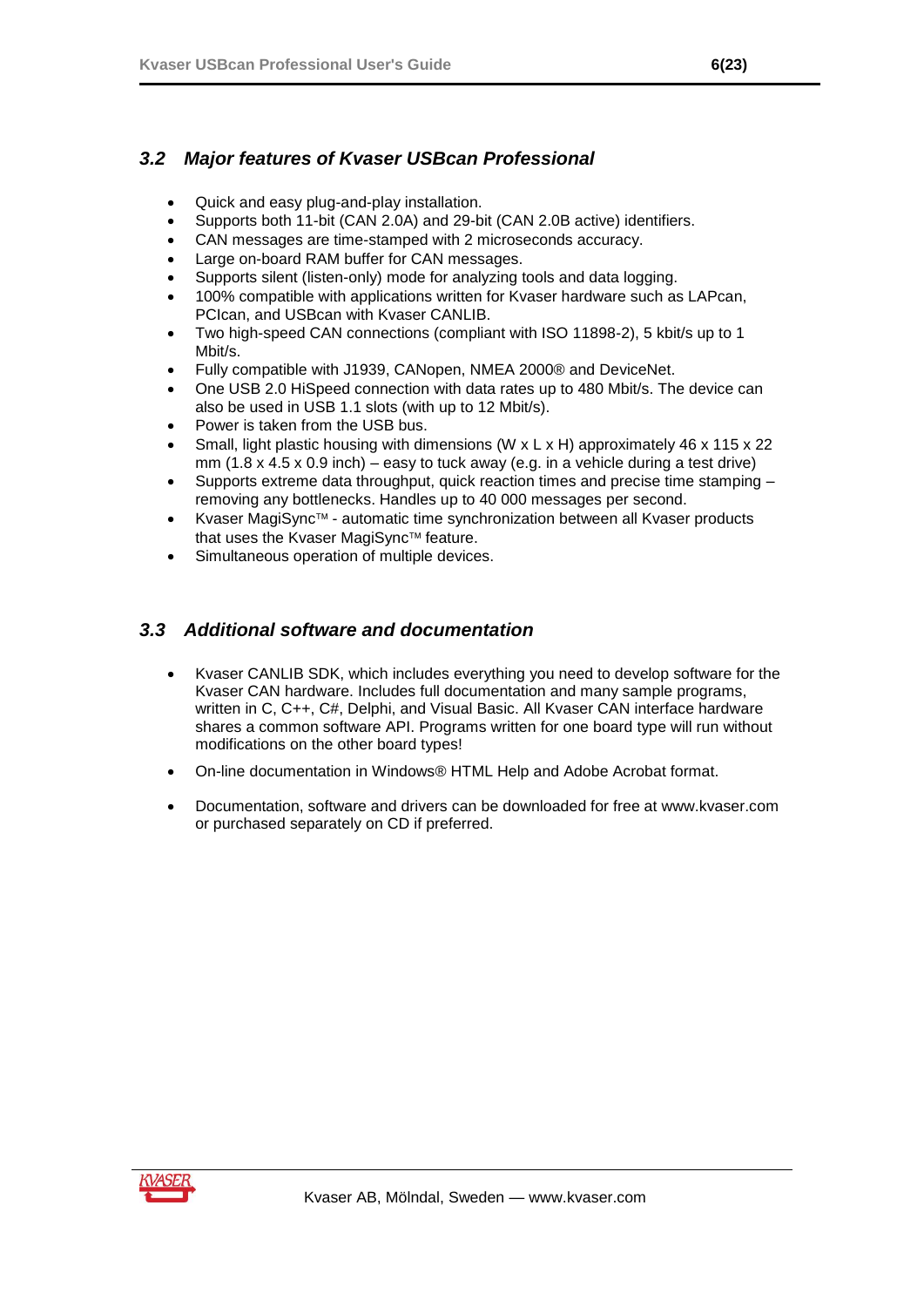# <span id="page-6-0"></span>**4 Kvaser USBcan Professional hardware**

In this section you can read more about the CAN channels, power supply, LED indicators, and external triggers.

#### <span id="page-6-1"></span>*4.1 Hardware installation*

The Kvaser USBcan Professional may be inserted in any free USB socket on the host computer. You do not need to switch the power off before inserting or removing the device. For the Kvaser USBcan Professional to communicate with the host computer, the correct version of the Kvaser driver and firmware must be installed. The firmware is downloaded and installed directly on the Kvaser USBcan Professional and the driver is installed on the host computer. For additional information on how to upgrade the firmware, read section [6.5,](#page-16-0) [Updating the firmware.](#page-16-0)

The delivery package of Kvaser USBcan Professional contains:

- Kvaser USBcan Professional.
- Software and Driver CD, containing drivers for Windows; Kvaser CANKing, an easy to use CAN bus monitor; Drivers for RP1210A, LabView and DIAdem; and Kvaser CANlib Software Development Kit.
- Kvaser USBcan Professional User's Guide (also on the CD.)
- A USB cable.

For driver installation information, see the driver and hardware installation guide which can be found at [http://www.kvaser.com.](http://www.kvaser.com/)

#### <span id="page-6-2"></span>*4.2 USB connector*

The Kvaser USBcan Professional has a standard USB type "B" receptacle connector. Connect it to your PC using any high quality, USB 2.0 certified cable. The maximum USB cable length is 5 meters (approx. 16.5 ft.). If you need a longer cable, you can use USB hubs or USB extension cables with a built-in hub. By chaining up to 5 hubs, you can achieve a cable length of up to 25 meters (approx. 83 ft.)

### <span id="page-6-3"></span>*4.3 CAN channels*

The standard Kvaser USBcan Professional has two independent CAN channels that are seen in Figure 2. The first CAN channel is marked on the housing with the symbol '1', where as the second channel (number 2) is not marked. See Figure 3. The CAN connectors are also labeled for easy identification.

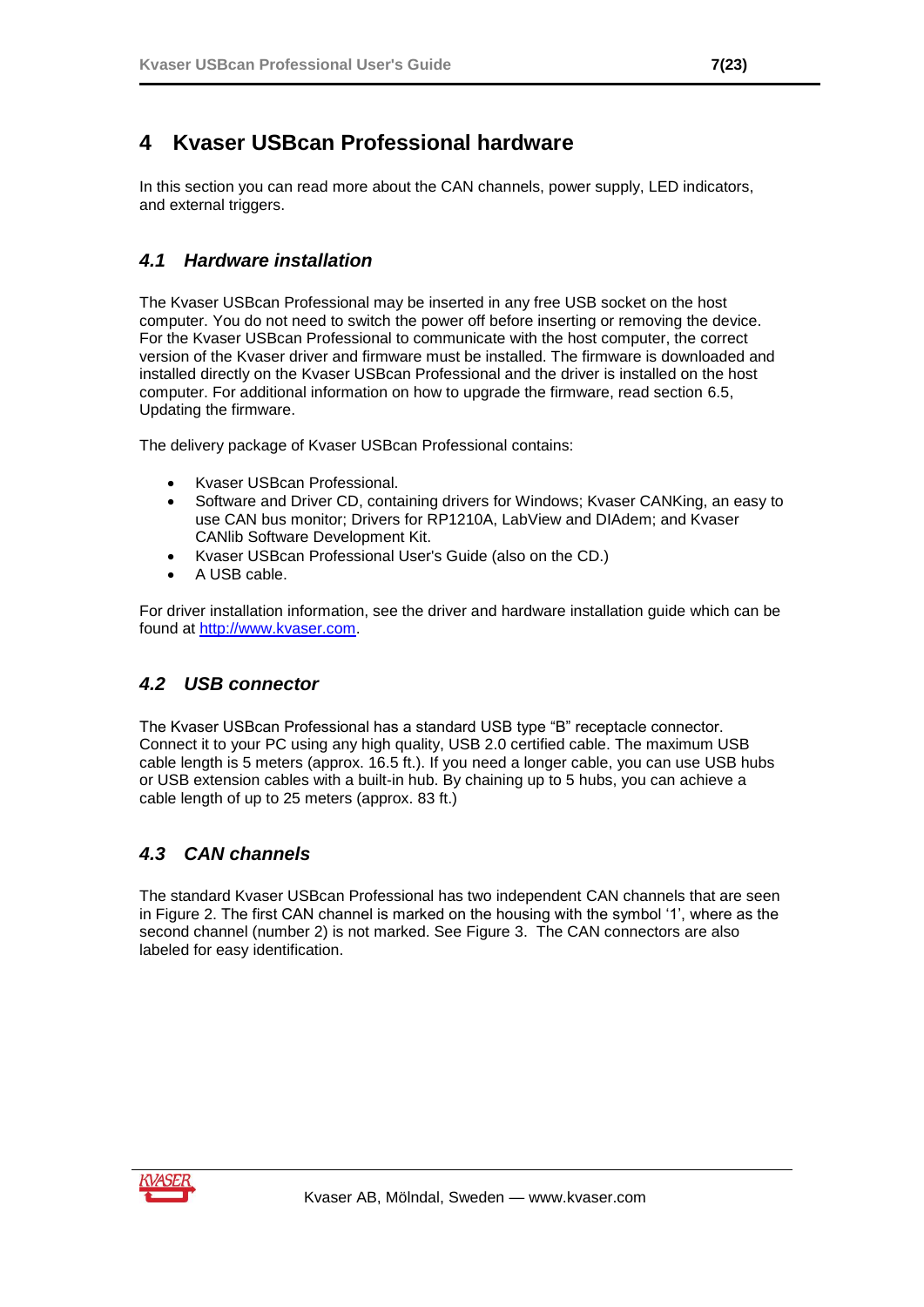

**Figure 2: Connections on the Kvaser USBcan Professional. The two CAN channels are on top of the picture and the USB device connector is on the bottom of the picture.**



**Figure 3: The CAN channels on Kvaser USBcan Professional.** 

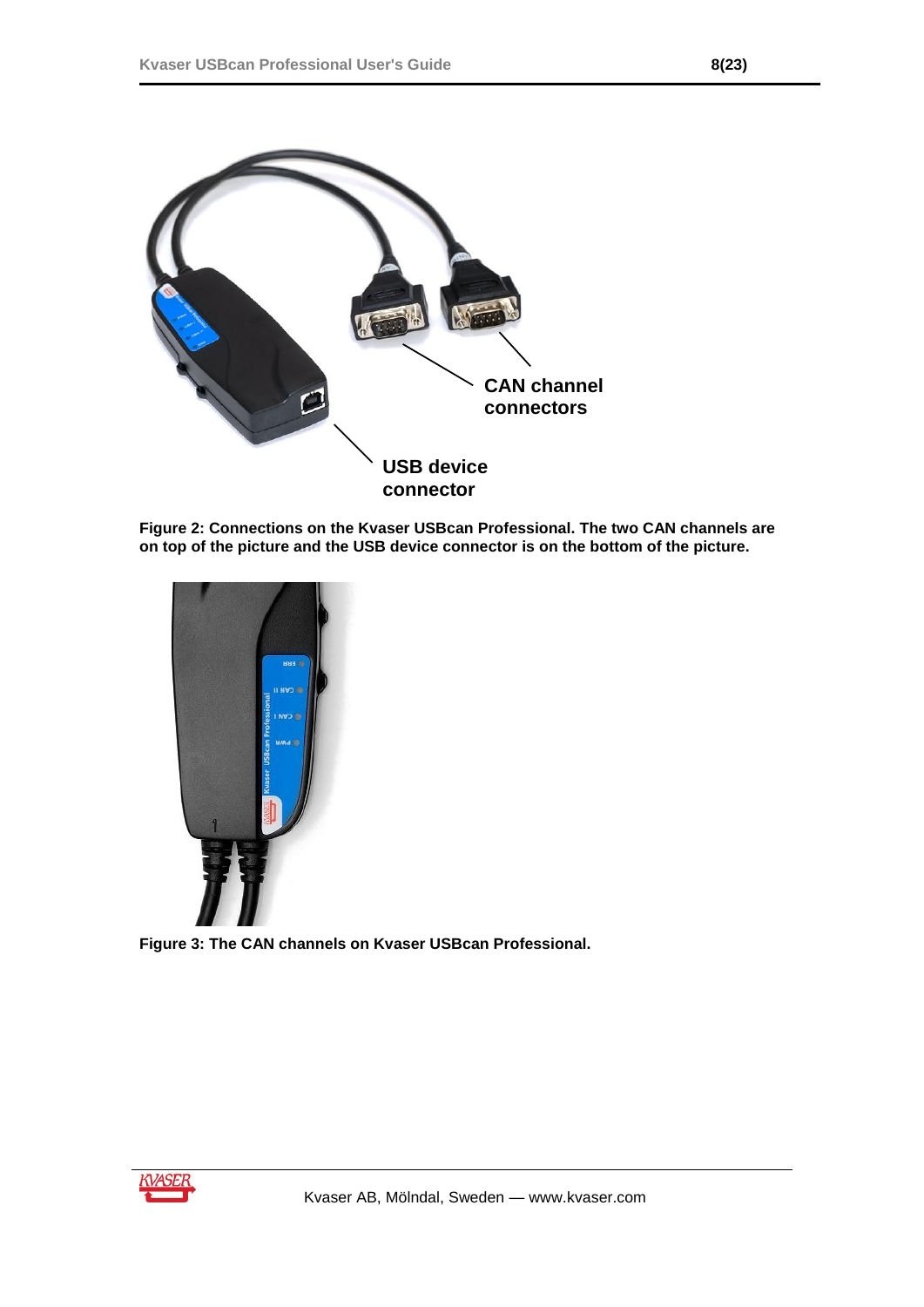### <span id="page-8-0"></span>*4.4 LED indicators*

<span id="page-8-1"></span>

| Lamp           | <b>General meaning</b>               |
|----------------|--------------------------------------|
| PWR (Green)    | Power and general status.            |
| CAN 1 (Yellow) | Status for CAN channel 1.            |
| CAN 2 (Yellow) | Status for CAN channel 2.            |
| ERR (Red)      | Indicates different types of errors. |



**Figure 4. LEDs on the Kvaser USBcan Professional.** 

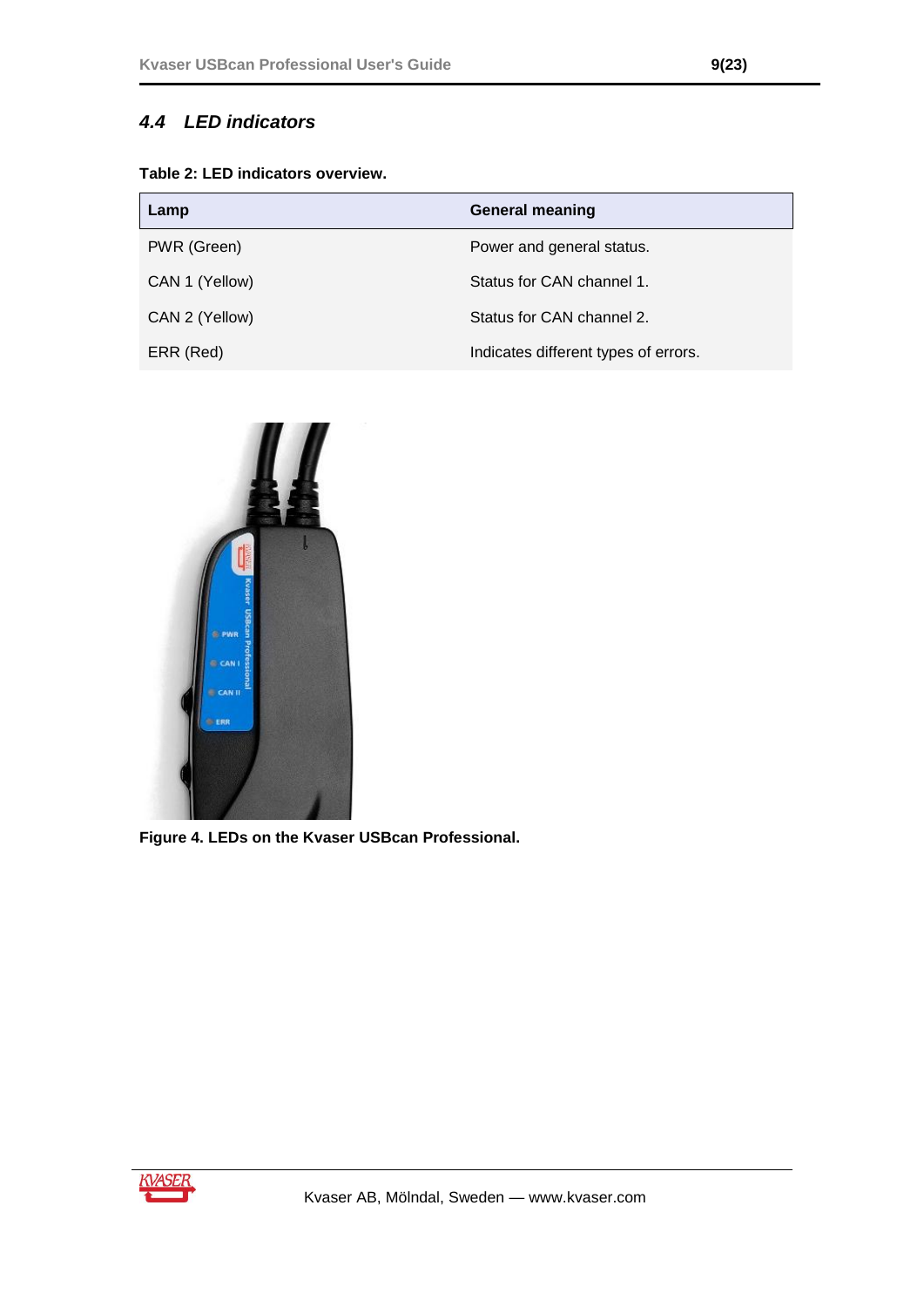| <b>PWR</b><br>(Green) | CAN <sub>1</sub><br>(Yellow) | CAN <sub>2</sub><br>(Yellow) | <b>ERR</b><br>(Red)   | <b>Meaning</b>                                                                                  |
|-----------------------|------------------------------|------------------------------|-----------------------|-------------------------------------------------------------------------------------------------|
| Slow flash            |                              |                              |                       | Waiting for USB connection with the PC.                                                         |
| <b>Steady</b>         |                              |                              |                       | Power ON (The device is connected to<br>the computer).                                          |
|                       | <b>Short flash</b>           |                              |                       | CAN traffic on channel 1.                                                                       |
|                       |                              | <b>Short flash</b>           |                       | CAN traffic on channel 2.                                                                       |
|                       |                              |                              | <b>Short</b><br>flash | Error frame on either channel.                                                                  |
|                       |                              |                              | <b>Steady</b>         | Self-test failed, wrong bit rate, CAN bus<br>transceiver failure.                               |
| <b>Fast flash</b>     |                              |                              |                       | Firmware configuration error (should not<br>normally happen, so please contact the<br>support). |

#### <span id="page-9-0"></span>**Table 3: LED indicators, detailed meaning.**

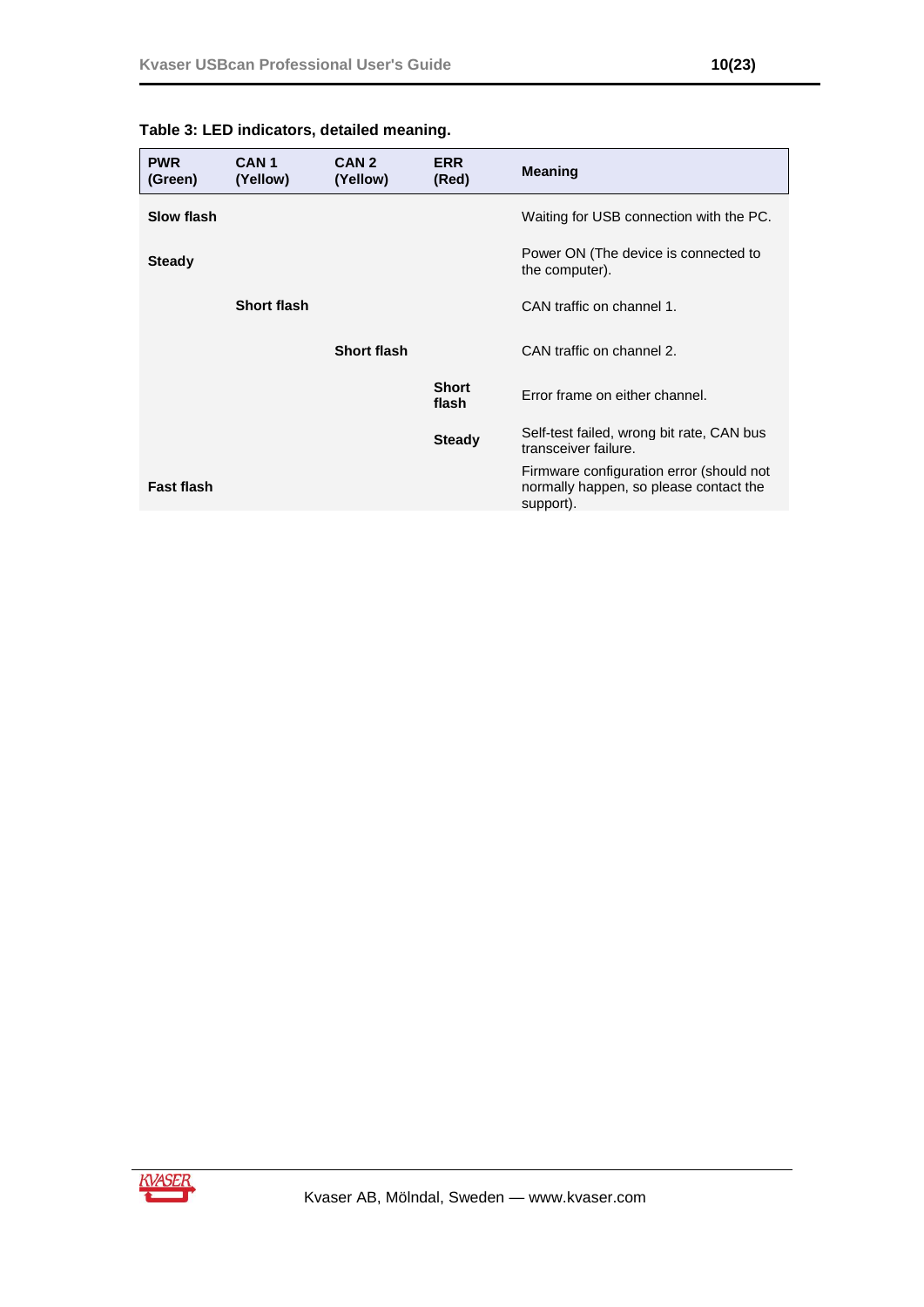## <span id="page-10-0"></span>**5 How to use the Kvaser USBcan Professional**

To use the Kvaser USBcan Professional as a CAN interface; connect the unit to a free USB socket on your PC or USB hub.



When used as a CAN interface, the green lamp will be illuminated and the yellow lamps will emit short flashes when CAN messages are transmitted and received.

### <span id="page-10-1"></span>*5.1 Troubleshooting*

# ĩ

- Use "Kvaser Hardware" in the Control Panel to verify that the computer really can talk to the Kvaser USBcan Professional. Read out the firmware version. If it's all zeroes, there are communication problems.
- If the LEDs are flashing or glowing, compare the pattern with the specified LED indicators in [Table 2](#page-8-1) and [Table 3.](#page-9-0)
- If the LEDs are not flashing or glowing at all, check the power supply.

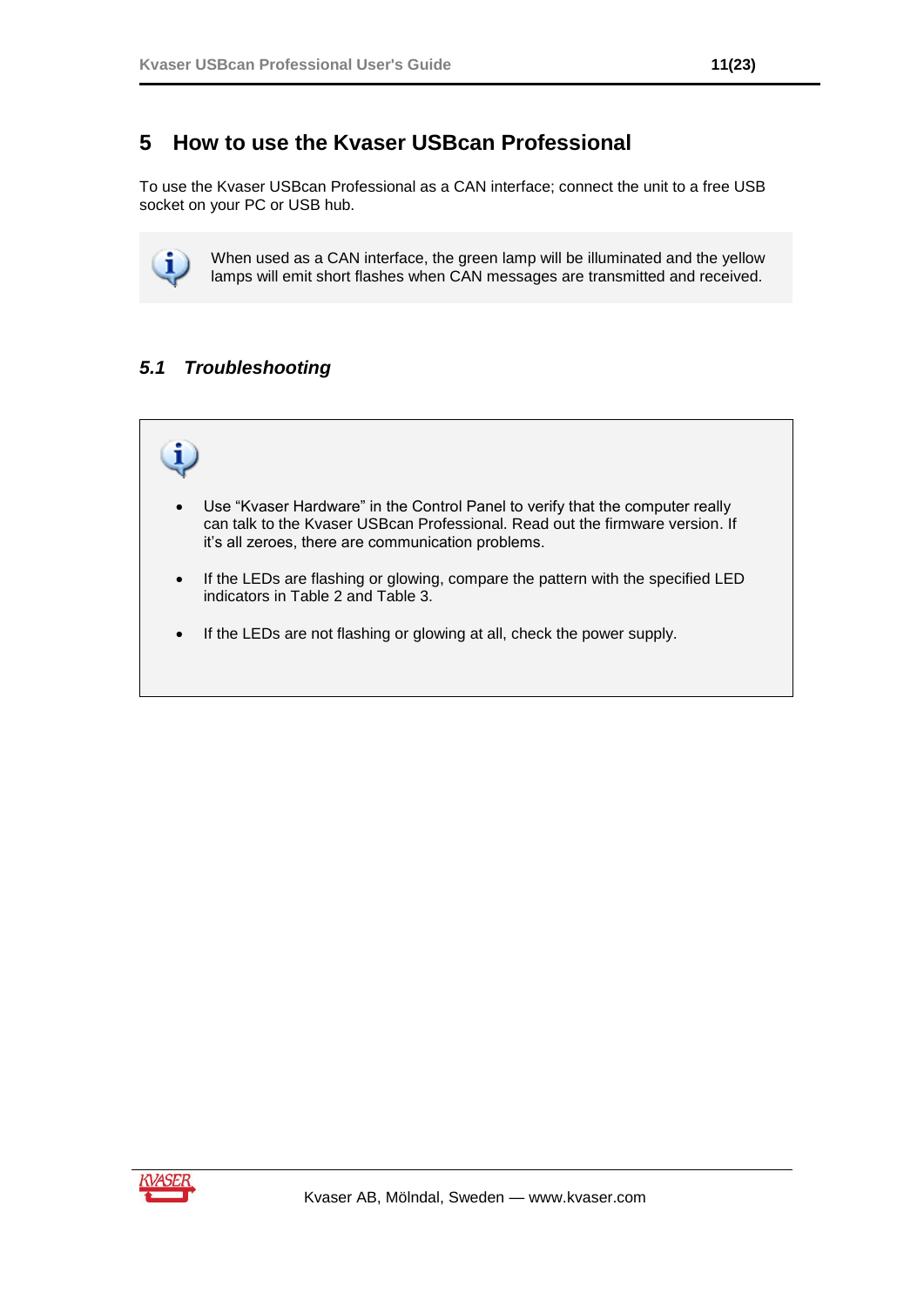# <span id="page-11-0"></span>**6 Appendices**

In this section you will find technical information about Kvaser USBcan Professional and its connectors.

#### <span id="page-11-1"></span>*6.1 System requirements*

 A USB interface. Use USB 2.0 HiSpeed for optimum results, although the device will work with a USB 1.1 interface too.

#### <span id="page-11-2"></span>*6.2 Technical data*

In [Table 4](#page-11-3) below you will find the Kvaser USBcan Professional's technical specifications.

<span id="page-11-3"></span>**Table 4: Kvaser USBcan Professional Technical specifications.**

| <b>CAN Channels</b>           | 2 (CAN 2.0A and 2.0B active).                                                                    |
|-------------------------------|--------------------------------------------------------------------------------------------------|
| <b>CAN Transceivers</b>       | SN 65251 (Compliant with ISO 11898-2)                                                            |
| <b>CAN Controller</b>         | Built into the M32C                                                                              |
| Microcontroller               | Renesas M32C                                                                                     |
| <b>CAN Bit Rate</b>           | 5 kbit/s to 1 Mbit/s                                                                             |
| Timestamp accuracy            | $2 \mu s$                                                                                        |
| <b>Error Frame Detection</b>  | Yes, both channels.                                                                              |
| <b>Error Frame Generation</b> | Yes, when used as a USB-CAN interface.                                                           |
| PC interface                  | USB 2.0. Supports HiSpeed (HS) at 480 Mbit/s. Compatible with USB<br>1.1 at 12 Mbit/s.           |
| Power consumption             | ~5V and 130mA when powered from the USB.                                                         |
|                               |                                                                                                  |
| Software requirements         | Windows XP or later. (For other operating systems, see Kvaser web or<br>contact Kvaser support.) |
| Hardware configuration        | Done by software (Plug & Play).                                                                  |
| Dimensions (W x L x H)        | 46 x 115 x 22 mm (1.8 x 4.5 x 0.9 inch)                                                          |
| Operating temperature         | $-40 °C  +85 °C$                                                                                 |
| Weight                        | 142 g including cables and connectors.                                                           |



Kvaser AB, Mölndal, Sweden — www.kvaser.com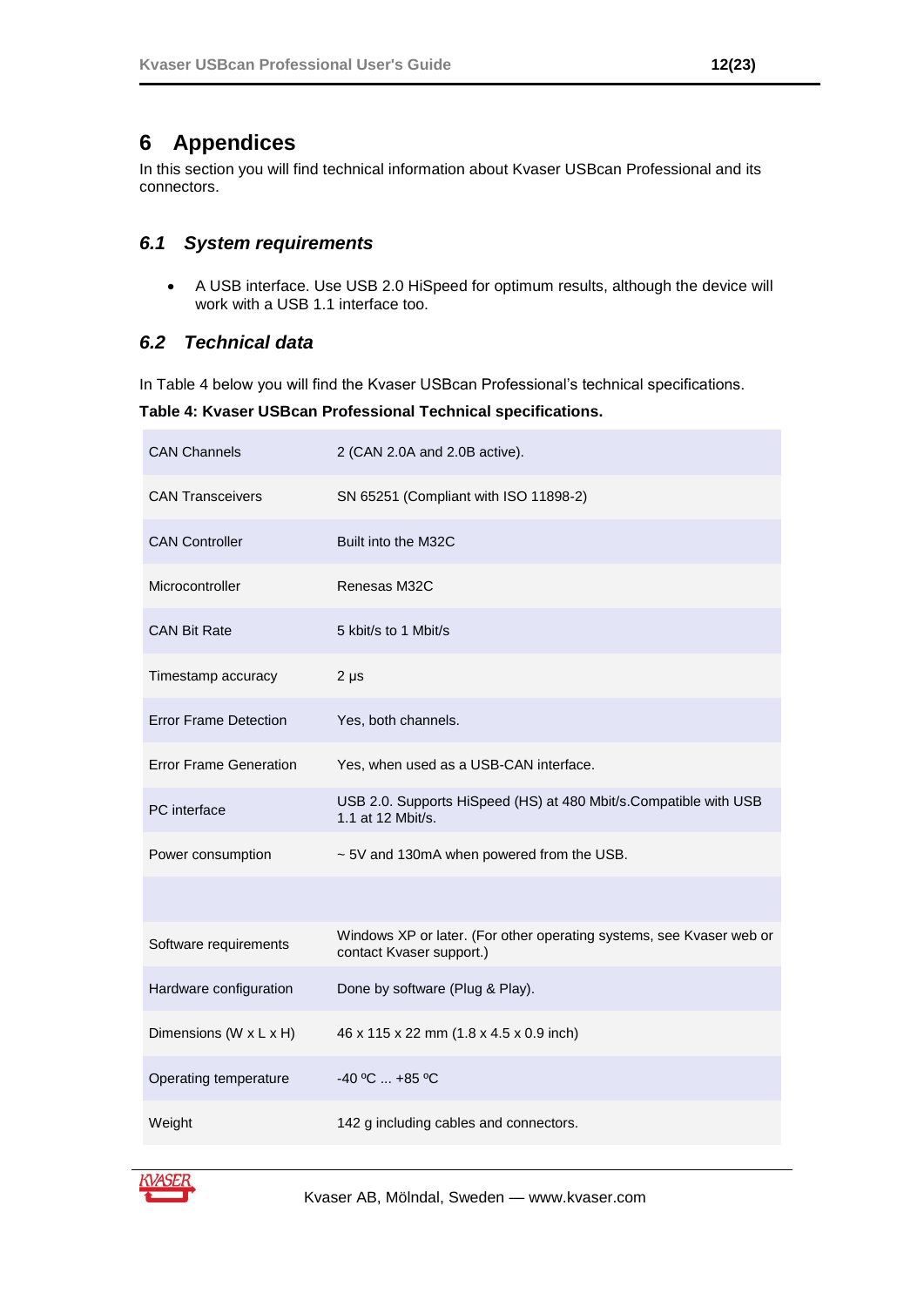| Storage temperature      | -40 ℃ … +85 ℃               |
|--------------------------|-----------------------------|
| <b>Relative Humidity</b> | $0\%$ 85% (non-condensing.) |

#### <span id="page-12-0"></span>*6.3 Performance*

In [Table 5](#page-12-2) below some approximate performance numbers of the Kvaser USBcan Professional are listed.

#### <span id="page-12-2"></span>**Table 5: Performance.**

|                                | Kvaser USBcan Professional |
|--------------------------------|----------------------------|
| RX performance per<br>channel. | 20000 messages/s           |
| TX performance per<br>channel  | 20000 messages/s           |
| Time stamp accuracy.           | $2 \mu s$                  |
| Galvanic isolation.            | Yes                        |

#### <span id="page-12-1"></span>*6.4 CAN connectors*

The Kvaser USBcan Professional has two high-speed CAN channels which are equipped with either D-SUB connectors or RJ45 connectors.

#### **6.4.1 D-SUB**

Both CAN channels have 9-pin D-SUB connectors (see [Figure 5\)](#page-12-3) with the pinning described below (see [Table 6](#page-13-0) and [Table 7\)](#page-13-1).



<span id="page-12-3"></span>**Figure 5: The D-SUB connector pin numbers on a CAN channel.**

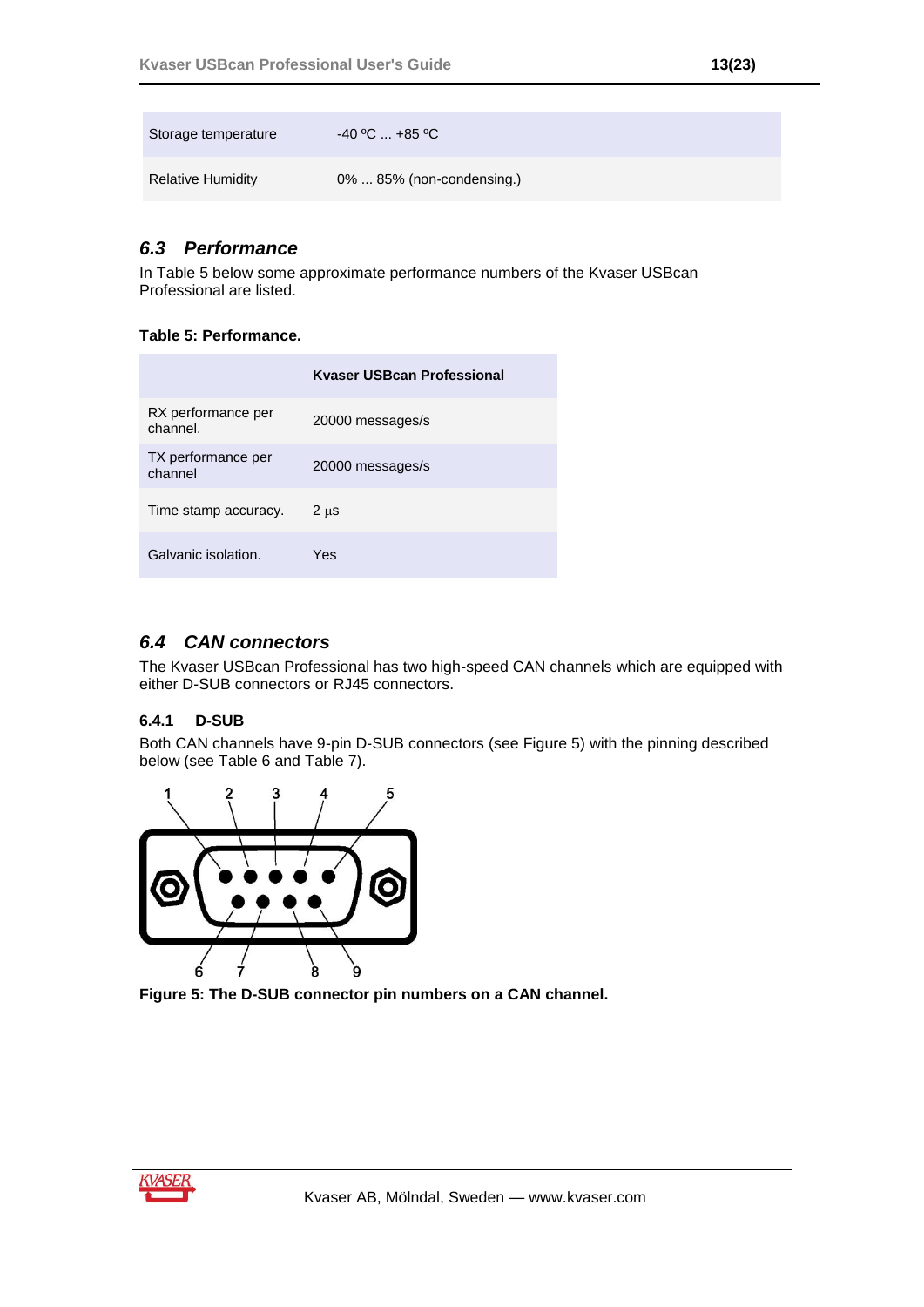#### <span id="page-13-0"></span>**Table 6: D-SUB pin configuration of the CAN channel 1.**

The CAN channel 1 has the following pin configuration. (Auto-reset fuses protect Pins 2, 3, 4, 7 and 9.)

| D-SUB pin number | Color code   | <b>Function</b>          |
|------------------|--------------|--------------------------|
| 1                | N/A          | Not connected.           |
| 2                | Green        | CAN L                    |
| 3                | <b>Brown</b> | <b>GND</b>               |
| $\overline{4}$   | Orange       | Reserved; do not connect |
| 5                | <b>Black</b> | Shield                   |
| 6                | N/A          | Not connected.           |
| $\overline{7}$   | Red          | CAN H                    |
| 8                | N/A          | Not connected.           |
| 9                | Yellow       | Not connected.           |
|                  |              |                          |

#### <span id="page-13-1"></span>**Table 7: D-SUB pin configuration of the CAN channel 2.**

The CAN 2 channel has the following pin configuration. (Auto-reset fuses protect Pins 2, 3, 4, 7 and 9.)

| D-SUB pin number | Color code   | Function                 |
|------------------|--------------|--------------------------|
| 1                | N/A          | Not connected.           |
| 2                | Green        | CAN_L                    |
| 3                | <b>Brown</b> | <b>GND</b>               |
| $\overline{4}$   | Orange       | Reserved; do not connect |
| 5                | <b>Black</b> | Shield                   |
| 6                | N/A          | Not connected.           |
| $\overline{7}$   | Red          | CAN_H                    |
| 8                | N/A          | Not connected.           |
| 9                | Yellow       | Not connected.           |
|                  |              |                          |



**Note:** Always connect the ground pin on the D-SUB to the ground of your CAN bus.

#### **6.4.2 RJ45**

Both CAN channels have 8-pin RJ45 connectors (see [Figure 6\)](#page-14-0) with the pinning described below (see [Table 8](#page-15-0) and [Table 9\)](#page-15-1).

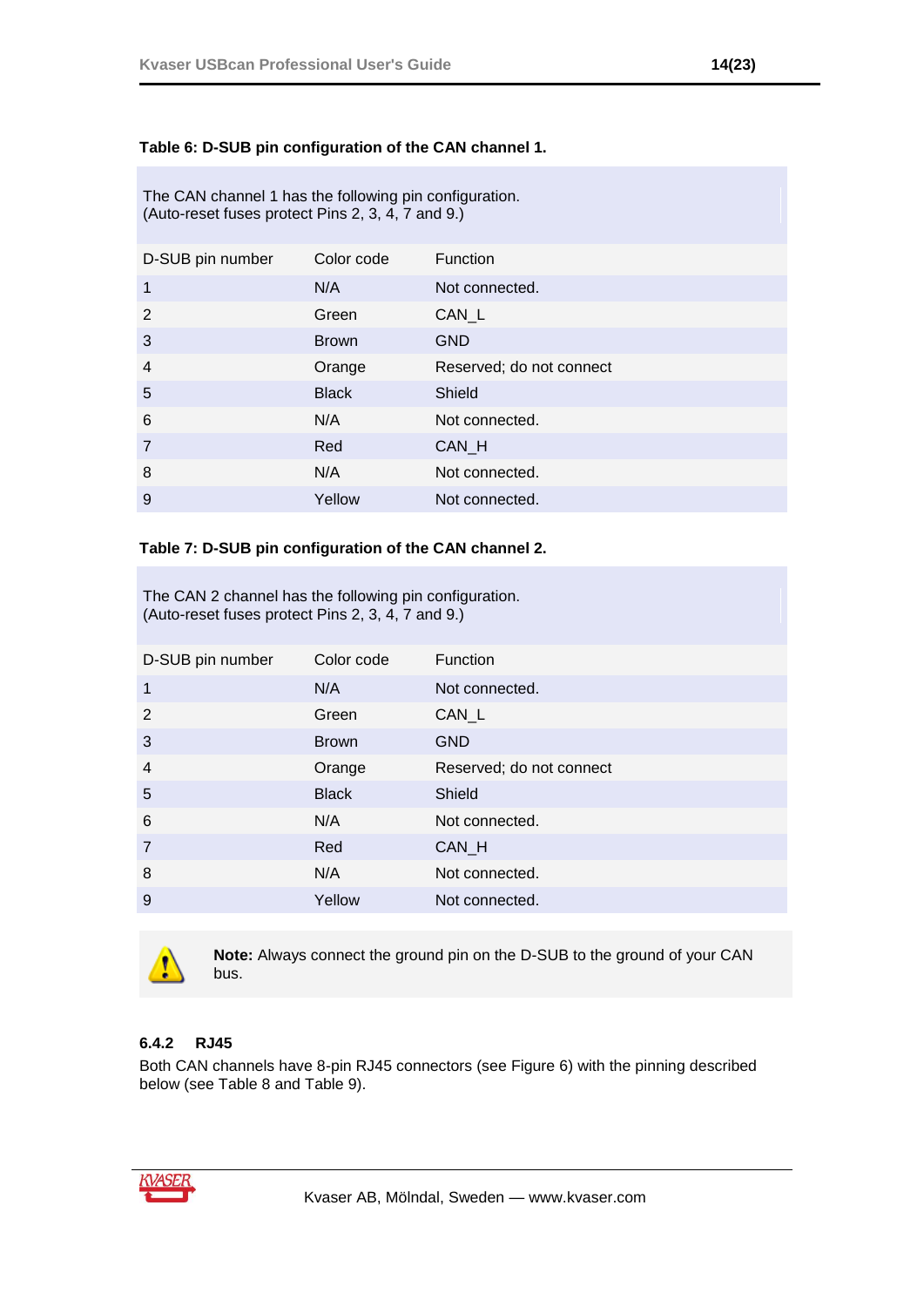

<span id="page-14-0"></span>**Figure 6: The RJ45 connector pin numbers on a CAN channel.**

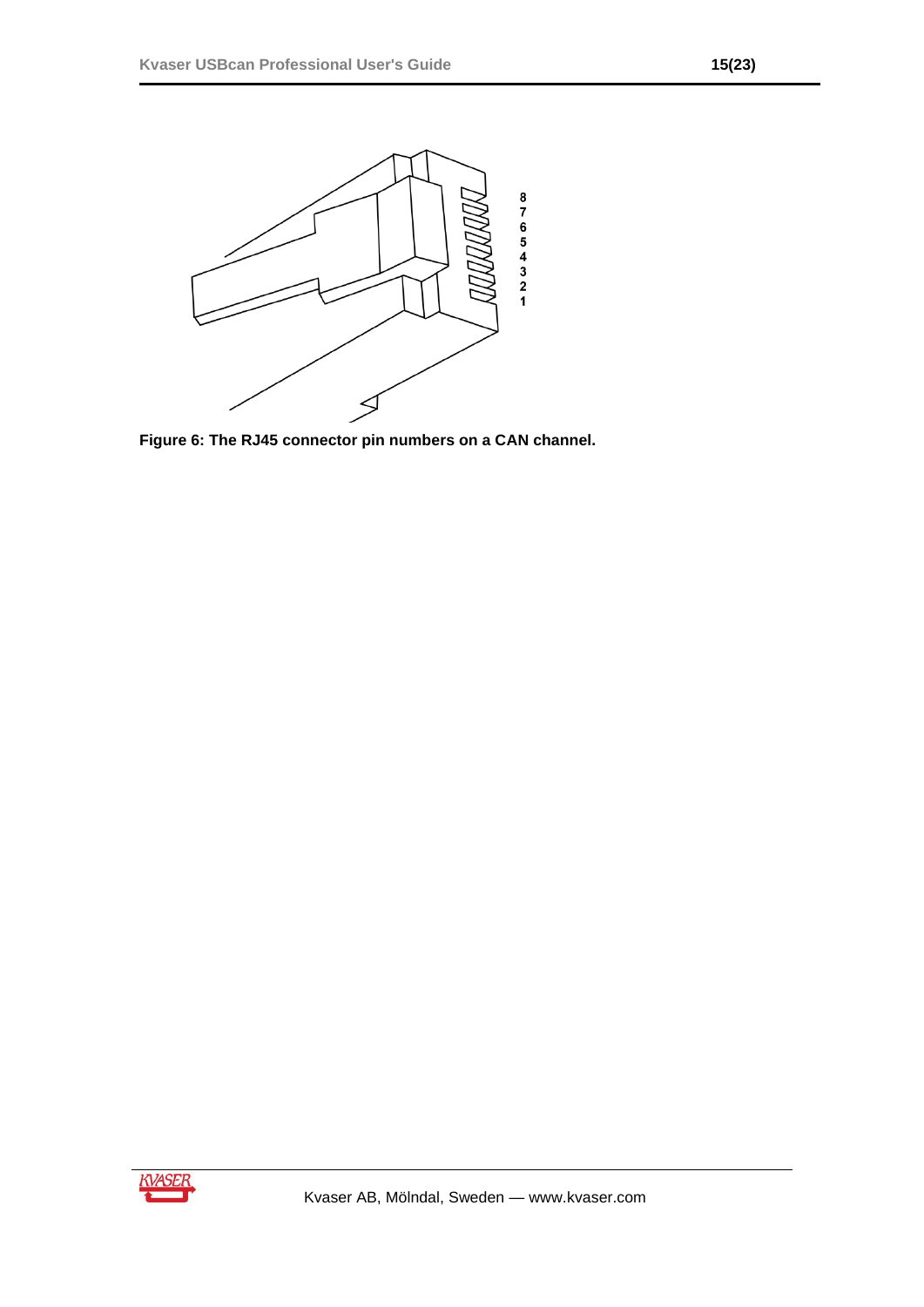#### <span id="page-15-0"></span>**Table 8: RJ45 pin configuration of the CAN channel 1.**

The CAN channel 1 has the following pin configuration. (Auto-reset fuses protect Pins 1, 2, 3, 4 and 8.)

| RJ45 pin number | Function                  |
|-----------------|---------------------------|
| 1               | CAN_H                     |
| 2               | $CAN_L$                   |
| 3               | <b>GND</b>                |
| $\overline{4}$  | Reserved; do not connect. |
| 5               | Not connected.            |
| 6               | Shield.                   |
| $\overline{7}$  | <b>GND</b>                |
| 8               | Not connected.            |
|                 |                           |

#### <span id="page-15-1"></span>**Table 9: RJ45 pin configuration of the CAN channel 2.**

The CAN 2 channel has the following pin configuration. (Auto-reset fuses protect Pins 1, 2, 3, 4 and 8.)

| RJ45 pin number | Function                  |
|-----------------|---------------------------|
| 1               | CAN_H                     |
| 2               | CAN_L                     |
| 3               | <b>GND</b>                |
| $\overline{4}$  | Reserved; do not connect. |
| 5               | Not connected.            |
| 6               | Shield.                   |
| $\overline{7}$  | <b>GND</b>                |
| 8               | Not connected.            |
|                 |                           |



**Note:** Always connect at least one of the ground pins on the RJ45 to the ground of your CAN bus. Preferably use ground on pin 3.

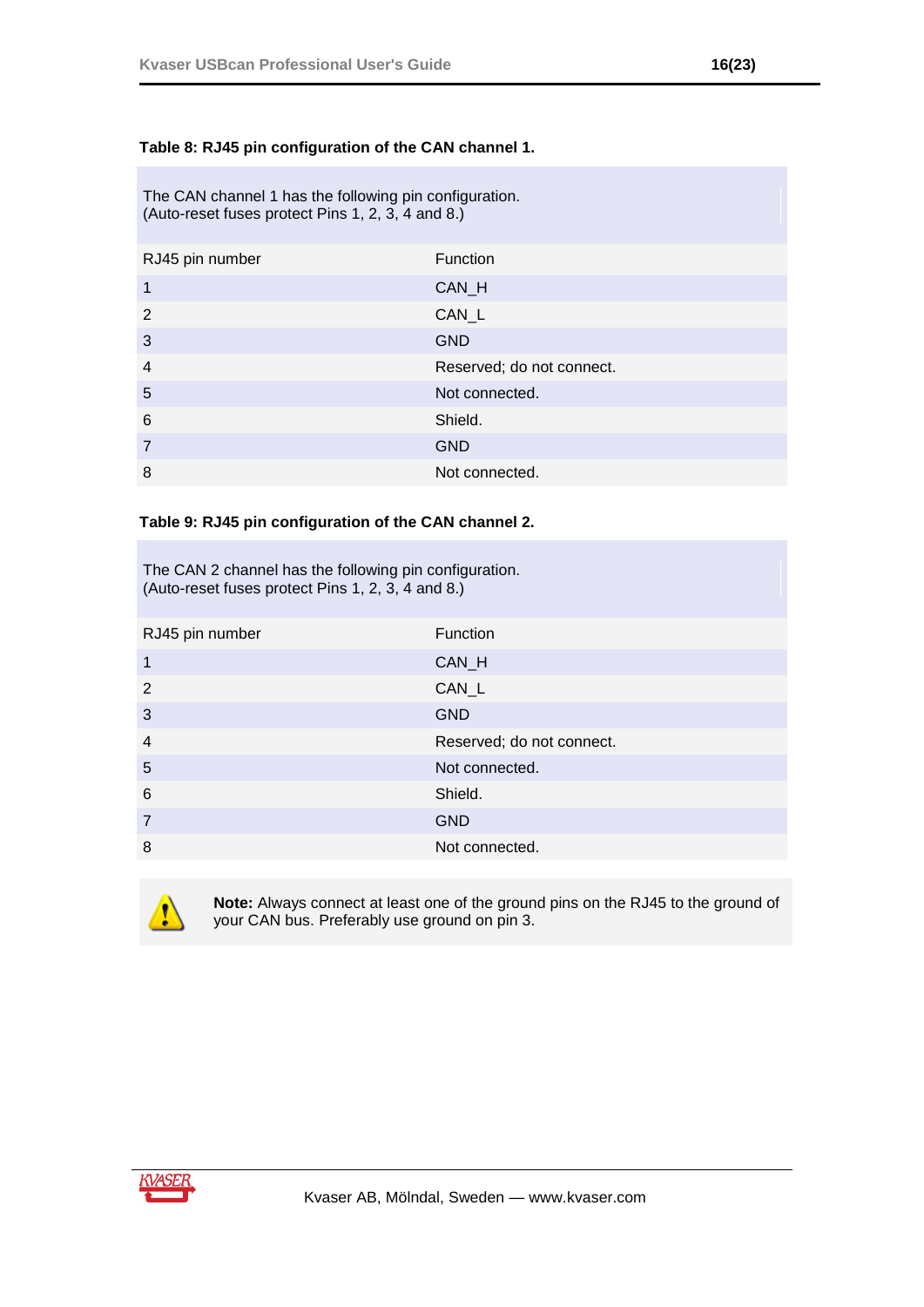#### <span id="page-16-0"></span>*6.5 Updating the firmware*

Connect the Kvaser USBcan Professional to your PC with the USB cable. Double-click on the file "update.exe". A small application opens where you should see the device listed if correctly connected to your PC (see [Figure 7\)](#page-16-1). Select the device to program and click the *Next* button.

| Firmware update                             |             | m         |          |  | $\mathbf{x}$                                                        |  |  |
|---------------------------------------------|-------------|-----------|----------|--|---------------------------------------------------------------------|--|--|
| The following Kvaser Hardware is available: |             |           |          |  |                                                                     |  |  |
| Device                                      | Index       | Serial    | Firmware |  |                                                                     |  |  |
| Kvaser USBcan Professional HS/HS            | 0           | 10863     | 1.9.950  |  |                                                                     |  |  |
| Refresh<br>Select All                       | Select None |           |          |  | Select the device(s) you want to update, and click the Next button. |  |  |
|                                             |             | $<<$ Back | Next     |  | Close                                                               |  |  |

#### <span id="page-16-1"></span>**Figure 7: Firmware update, select device.**

Click on the *Start Upgrade* button to start programming (see [Figure 8\)](#page-17-2). The programming takes approximately 20 seconds. The progress is printed on the screen, and typically looks like this:

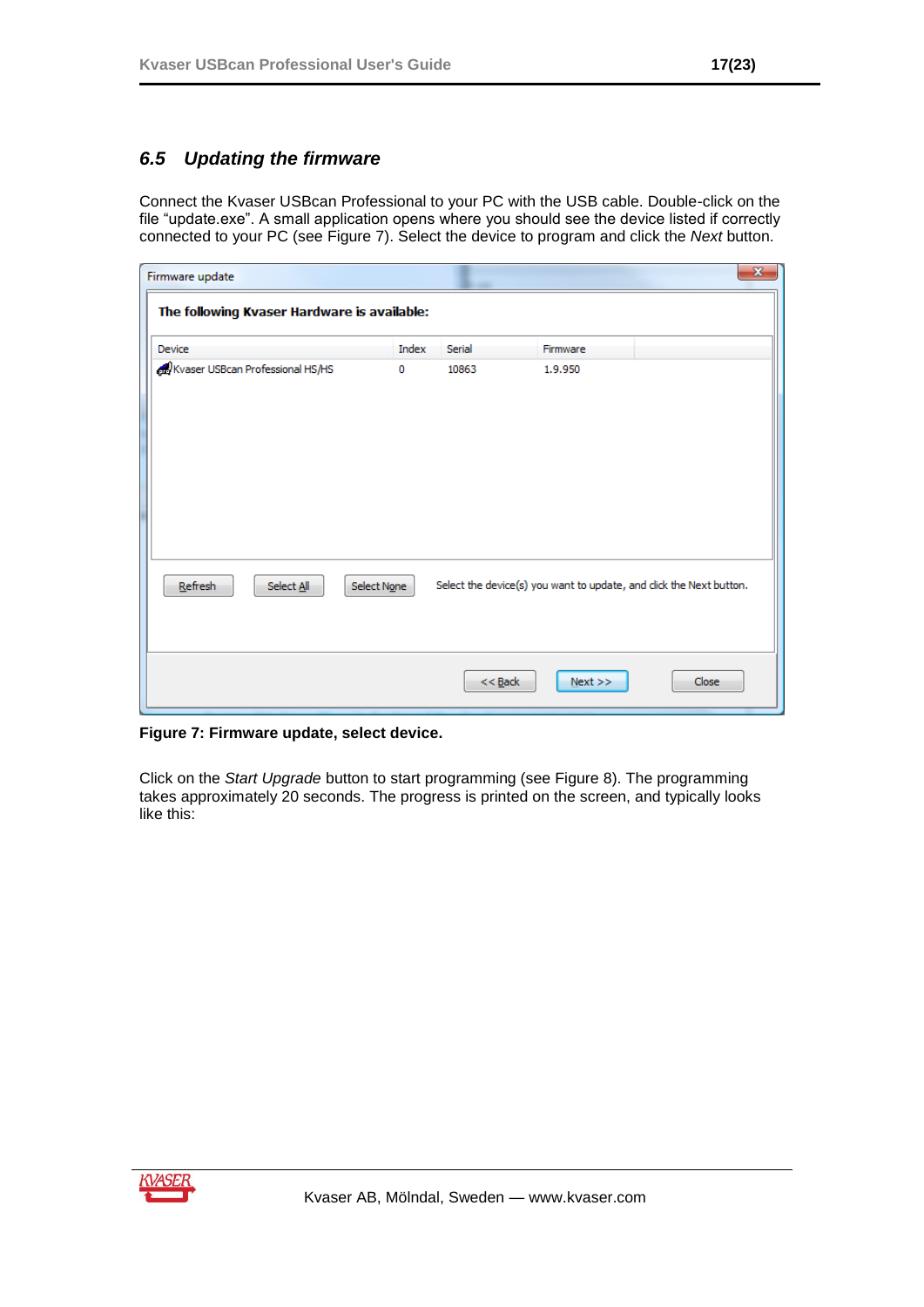| $\mathbf{x}$<br>Firmware update                                                                                                                                                                                     |  |
|---------------------------------------------------------------------------------------------------------------------------------------------------------------------------------------------------------------------|--|
| Start Upgrade<br>Status: Success!                                                                                                                                                                                   |  |
| Serial Number:<br>0010863<br>Hardware version:<br>1.0<br>Current Firmware Version: 1.09.950<br>Hardware type: N/A (P/N 0007330130003576))                                                                           |  |
| Loading image file 'upro 00357 nodebug.img' OK.<br>Firmware build string: 1.09.950 (May 29 2009 03:46:17)<br>Target part number: 0007330130003576<br>Description:<br>Kvaser USBcan Professional HS/HS               |  |
| Erasing<br>Download started: ########################<br>Download complete (30377 bytes/s, total 23968 bytes).<br>Starting compare: #######################<br>Compare finished (54472 bytes/s, total 23968 bytes). |  |
| Close                                                                                                                                                                                                               |  |

<span id="page-17-2"></span>**Figure 8: Firmware update, start upgrade.**



**No error messages should appear.** If you see error messages, try to disconnect and reconnect the device, and then perform the operation again.

To verify that the firmware is updated,

Double-click on "Kvaser Hardware" in the Control Panel. Select "Kvaser USBcan Professional‖ in the tree view to the left, and click on either channel. The firmware revision information appears in the right half of the window.

#### <span id="page-17-0"></span>*6.6 Required driver version*

You need at least driver (CANLIB) version 3.9 to use your Kvaser USBcan Professional.

#### <span id="page-17-1"></span>*6.7 CAN bus termination*

Every CAN bus must be terminated with a 120 Ohm resistor at each end of the bus. The Kvaser USBcan Professional does not contain any CAN bus terminators, because their inclusion could cause severe disturbance in a system which is already correctly terminated.

For laboratory or testing use, the exact value of the termination resistors is not always critical. Sometimes a single terminator is sufficient. For production, proper termination is essential. If you see error frames on the bus, you should check the termination.

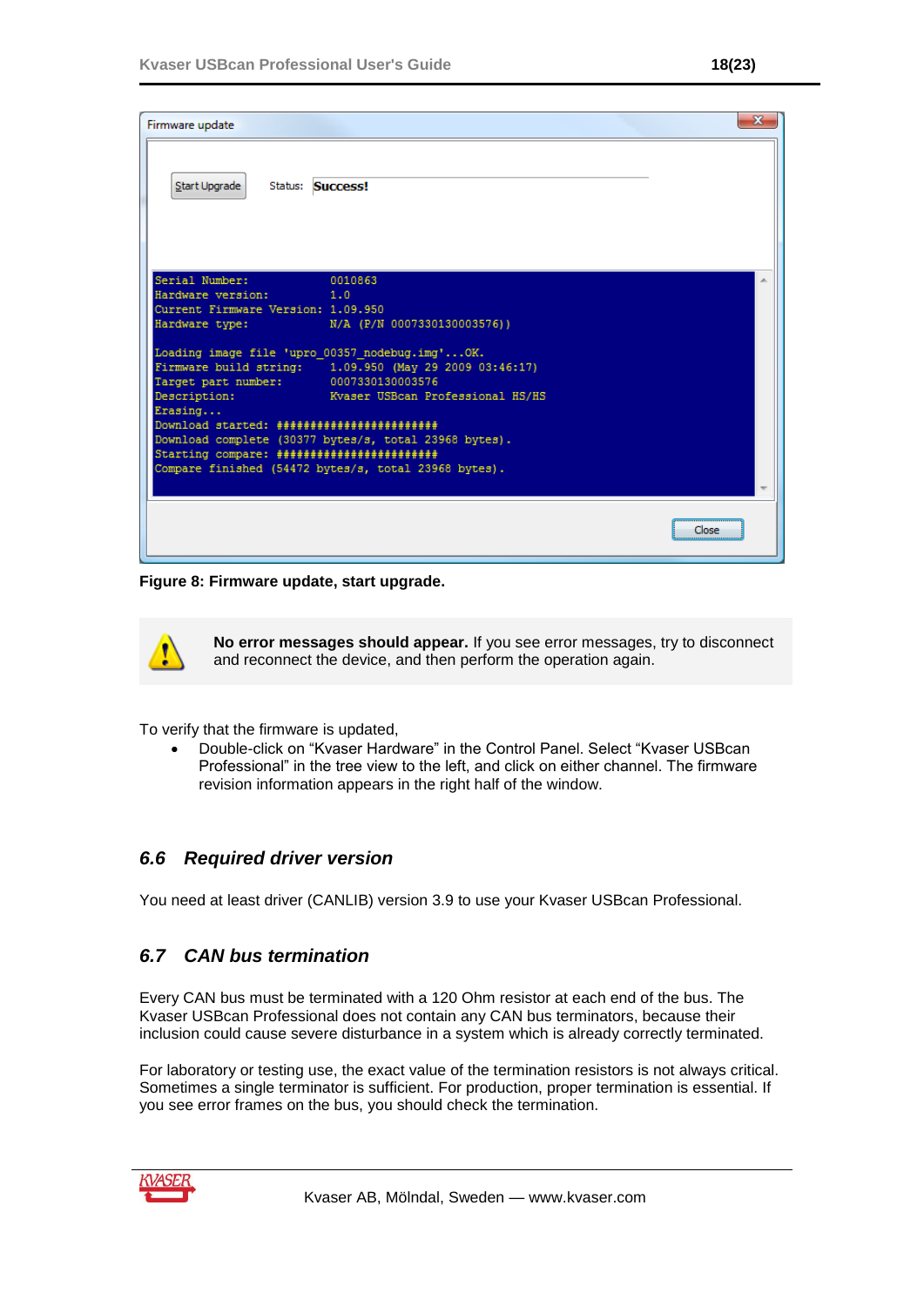

**To save yourself a lot of trouble, always terminate the CAN bus properly.**

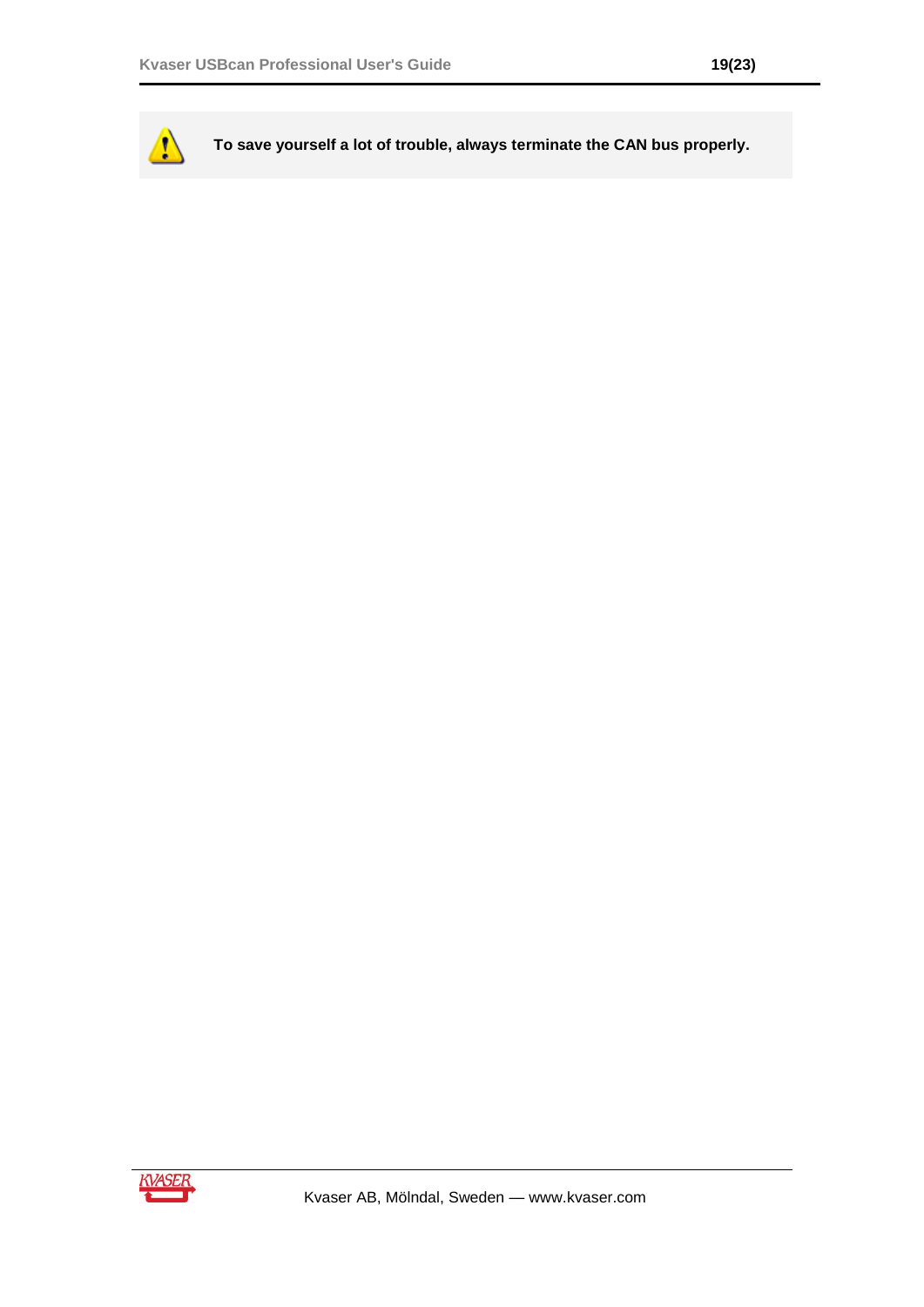# <span id="page-19-0"></span>**7 Frequently Asked Questions**

#### **Q: I want to read the messages sent on the CAN bus without interfering with the system, how can I do that?**

A: You should put the Kvaser USBcan Professional in Silent mode; that is, it doesn't send anything, not even ACK bits, on the bus. Reception works as usual.

#### **Q: I am trying to send CAN messages but I can't se any messages on the bus.**

A: Make sure the CAN channel isn't in Silent mode.

#### **Q: Could I use several Kvaser USBcan Professional?**

A: Yes, no problem. For MagiSyncTM to work make sure you connect them to the same root hub.

#### **Q: If I reboot my computer, will the Kvaser USBcan Professional and other products have the same channel numbers as before?**

A: Yes, they will try to reuse the old channel numbers.

#### **Q: How can I identify which Kvaser USBcan Professional has a certain channel number?**

A: Use "Kvaser Hardware" to flash the LEDs on the Kvaser USBcan Professional.

#### **Q: How do I know which Kvaser USBcan Professionals are synchronized?**

A: Use "Kvaser Hardware" to flash the LEDs on an entire MagiSyncTM group.

**Q: Do I have to use an external hub to keep the USBcan Professionals synchronized?** A: No, you don't. Just make sure they are on the same root hub.

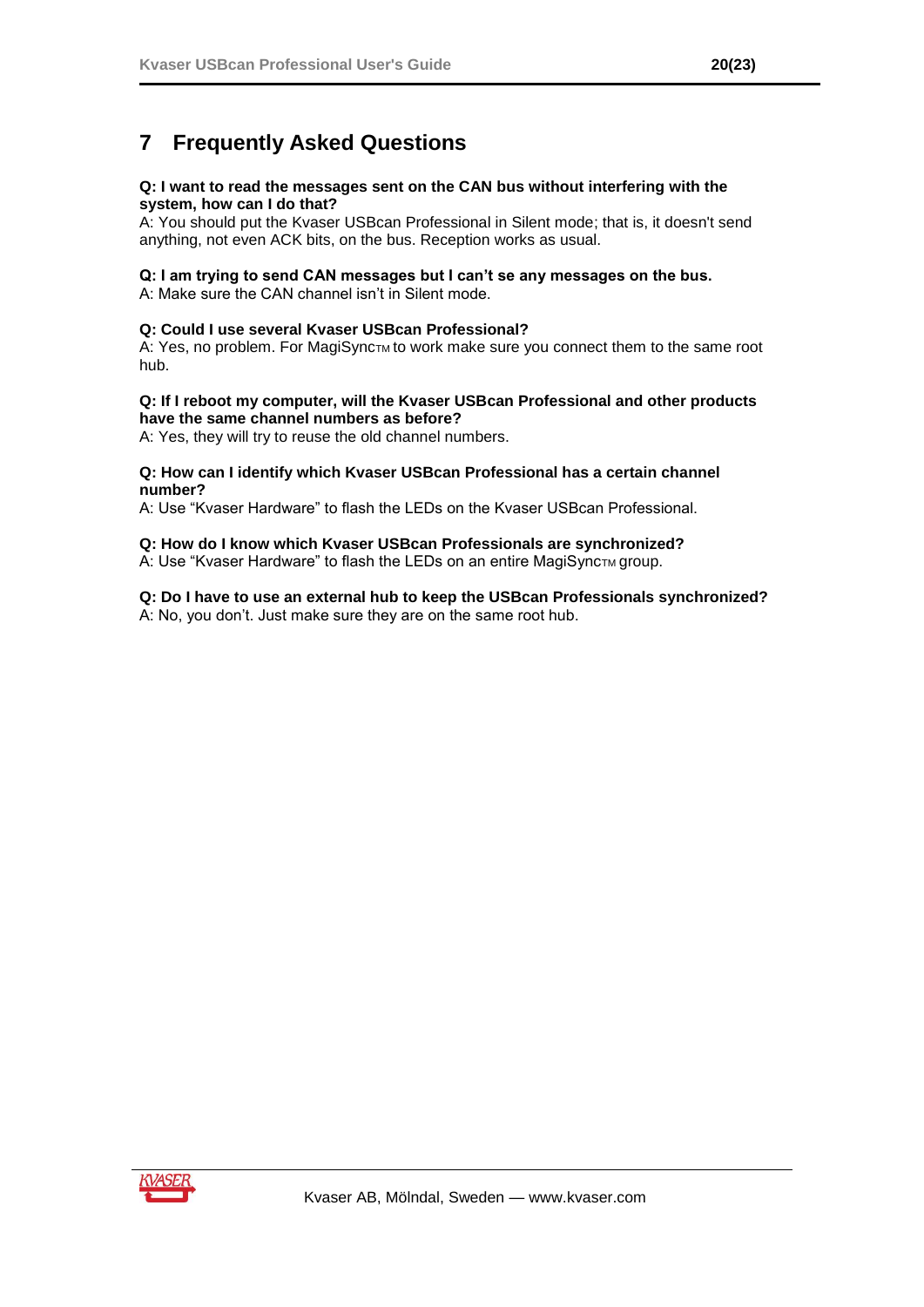# <span id="page-20-0"></span>**8 Legal acknowledgements**

#### <span id="page-20-1"></span>*8.1 Usage warning*



**WARNING FOR ALL USERS**

WARNING! - YOUR USE OF THIS DEVICE MUST BE DONE WITH CAUTION AND A FULL UNDERSTANDING OF THE RISKS!

THIS WARNING IS PRESENTED TO INFORM YOU THAT THE OPERATION OF THIS DEVICE MAY BE DANGEROUS. YOUR ACTIONS CAN INFLUENCE THE BEHAVIOR OF A CAN-BASED DISTRIBUTED EMBEDDED SYSTEM, AND DEPENDING ON THE APPLICATION, THE CONSEQUENCES OF YOUR IMPROPER ACTIONS COULD CAUSE SERIOUS OPERATIONAL MALFUNCTION, LOSS OF INFORMATION, DAMAGE TO EQUIPMENT, AND PHYSICAL INJURY TO YOURSELF AND OTHERS. A POTENTIALLY HAZARDOUS OPERATING CONDITION IS PRESENT WHEN THE FOLLOWING TWO CONDITIONS ARE CONCURRENTLY TRUE: THE PRODUCT IS PHYSICALLY INTERCONNECTED TO A REAL DISTRIBUTED EMBEDDED SYSTEM; AND THE FUNCTIONS AND OPERATIONS OF THE REAL DISTRIBUTED EMBEDDED SYSTEM ARE CONTROLLABLE OR INFLUENCED BY THE USE OF THE CAN NETWORK. A POTENTIALLY HAZARDOUS OPERATING CONDITION MAY RESULT FROM THE ACTIVITY OR NON-ACTIVITY OF SOME DISTRIBUTED EMBEDDED SYSTEM FUNCTIONS AND OPERATIONS, WHICH MAY RESULT IN SERIOUS PHYSICAL HARM OR DEATH OR CAUSE DAMAGE TO EQUIPMENT, DEVICES, OR THE SURROUNDING ENVIRONMENT.

WITH THIS DEVICE, YOU MAY POTENTIALLY:

- CAUSE A CHANGE IN THE OPERATION OF THE SYSTEM, MODULE, DEVICE, CIRCUIT, OR OUTPUT.
- TURN ON OR ACTIVATE A MODULE, DEVICE, CIRCUIT, OUTPUT, OR FUNCTION.
- TURN OFF OR DEACTIVATE A MODULE, DEVICE, CIRCUIT, OUTPUT, OR FUNCTION.
- INHIBIT, TURN OFF, OR DEACTIVATE NORMAL OPERATION.
- MODIFY THE BEHAVIOR OF A DISTRIBUTED PRODUCT.
- ACTIVATE AN UNINTENDED OPERATION.
- PLACE THE SYSTEM, MODULE, DEVICE, CIRCUIT, OR OUTPUT INTO AN UNINTENDED MODE.

ONLY THOSE PERSONS WHO:

(A) ARE PROPERLY TRAINED AND QUALIFIED WITH RESPECT TO THE USE OF THE DEVICE,

(B) UNDERSTAND THE WARNINGS ABOVE, AND

(C) UNDERSTAND HOW THIS DEVICE INTERACTS WITH AND IMPACTS THE FUNCTION AND SAFETY OF OTHER PRODUCTS IN A DISTRIBUTED SYSTEM AND THE APPLICATION FOR WHICH THIS DEVICE WILL BE APPLIED, MAY USE THE DEVICE.

PLEASE NOTE THAT YOU CAN INTEGRATE THIS PRODUCT AS A SUBSYSTEM INTO HIGHER-LEVEL SYSTEMS. IN CASE YOU DO SO, KVASER

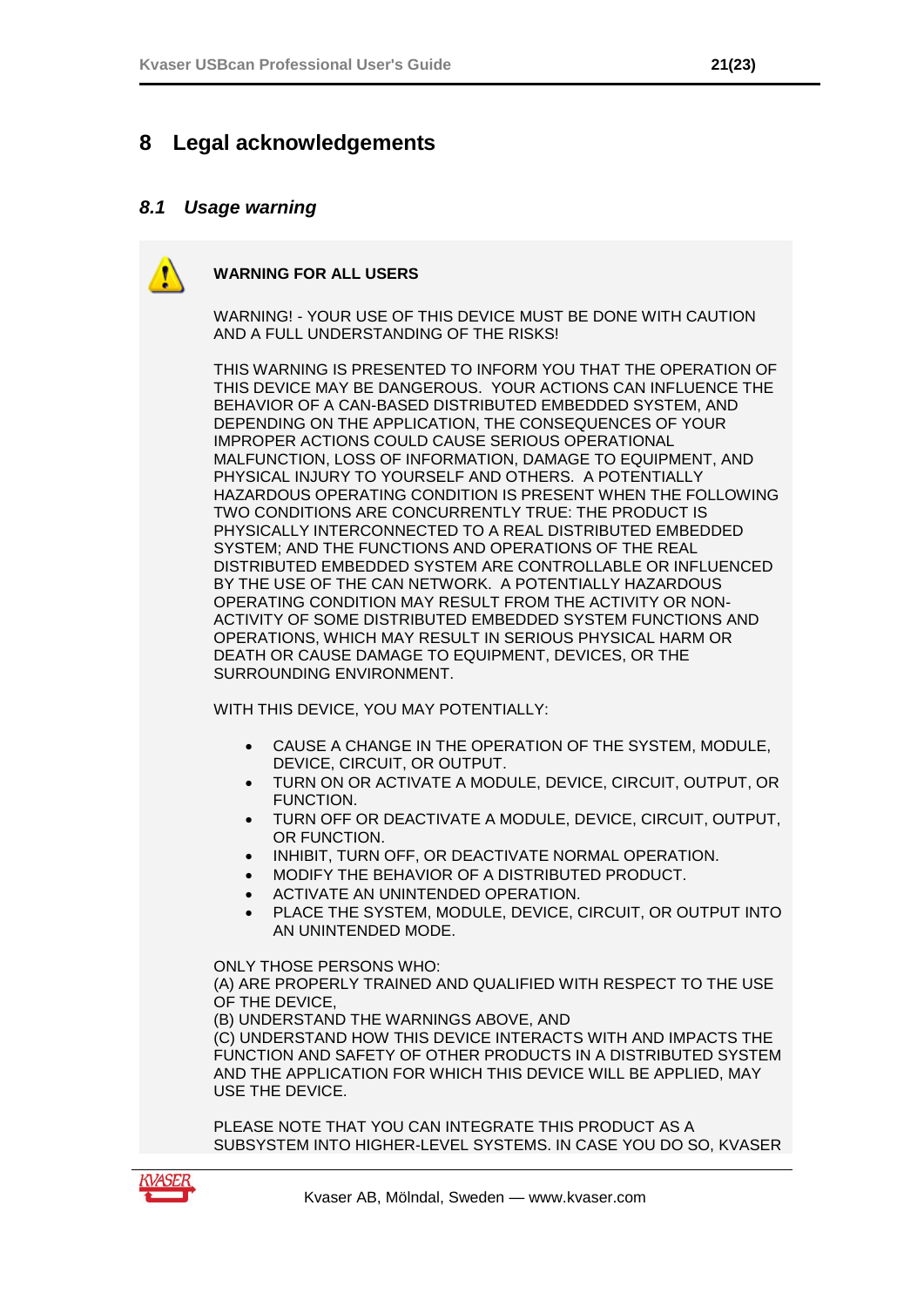AB HEREBY DECLARES THAT KVASER AB'S WARRANTY SHALL BE LIMITED TO THE CORRECTION OF DEFECTS, AND KVASER AB HEREBY EXPRESSLY DISCLAIMS ANY LIABILITY OVER AND ABOVE THE REFUNDING OF THE PRICE PAID FOR THIS DEVICE, SINCE KVASER AB DOES NOT HAVE ANY INFLUENCE ON THE IMPLEMENTATIONS OF THE HIGHER-LEVER SYSTEM, WHICH MAY BE DEFECTIVE.

#### <span id="page-21-0"></span>*8.2 EMC compliance statement*

#### **EMC Tests**

The equipment has been tested for compliance with the EN 50 081-2:1993 (emission) and the EN 61000-6-2:1999 (immunity) standards.

**NOTE**: This equipment has been tested and found to comply with the limits for a Class A digital device, pursuant to Part 15 of the FCC Rules. These limits are designed to provide reasonable protection against harmful interference when the equipment is operated in a commercial environment. This equipment generates, uses, and can radiate radio frequency energy and, if not installed and used in accordance with the instruction manual, may cause harmful interference to radio communications. Operation of this equipment in a residential area is likely to cause harmful interference in which case the user will be required to correct the interference at his/her own expense.

#### <span id="page-21-1"></span>*8.3 WEEE compliance statement*



This product is sold in compliance with the directive 2002/96/EC of the European Parliament on Waste Electrical and Electronic Equipment (WEEE.)

#### <span id="page-21-2"></span>*8.4 RoHS compliance statement*

This product is manufactured in accordance with directive 2002/95/EC on the Restriction of the use of certain Hazardous Substances in electrical and electronic equipment (RoHS.)

### <span id="page-21-3"></span>*8.5 Patents, copyrights and trademarks*

All trademarks are the property of their respective owner.

Windows® is a registered trademark of Microsoft Corporation in the United States and other countries.

MagiSync™ is a trademark of Kvaser AB.

DeviceNet<sup>™</sup> is a Trademark of Open DeviceNet Vendor Association, Inc.

NMEA 2000® is the registered trademark of the National Marine Electronics Association, Inc.

The products described in this document are protected by U.S. patent 5,696,911.